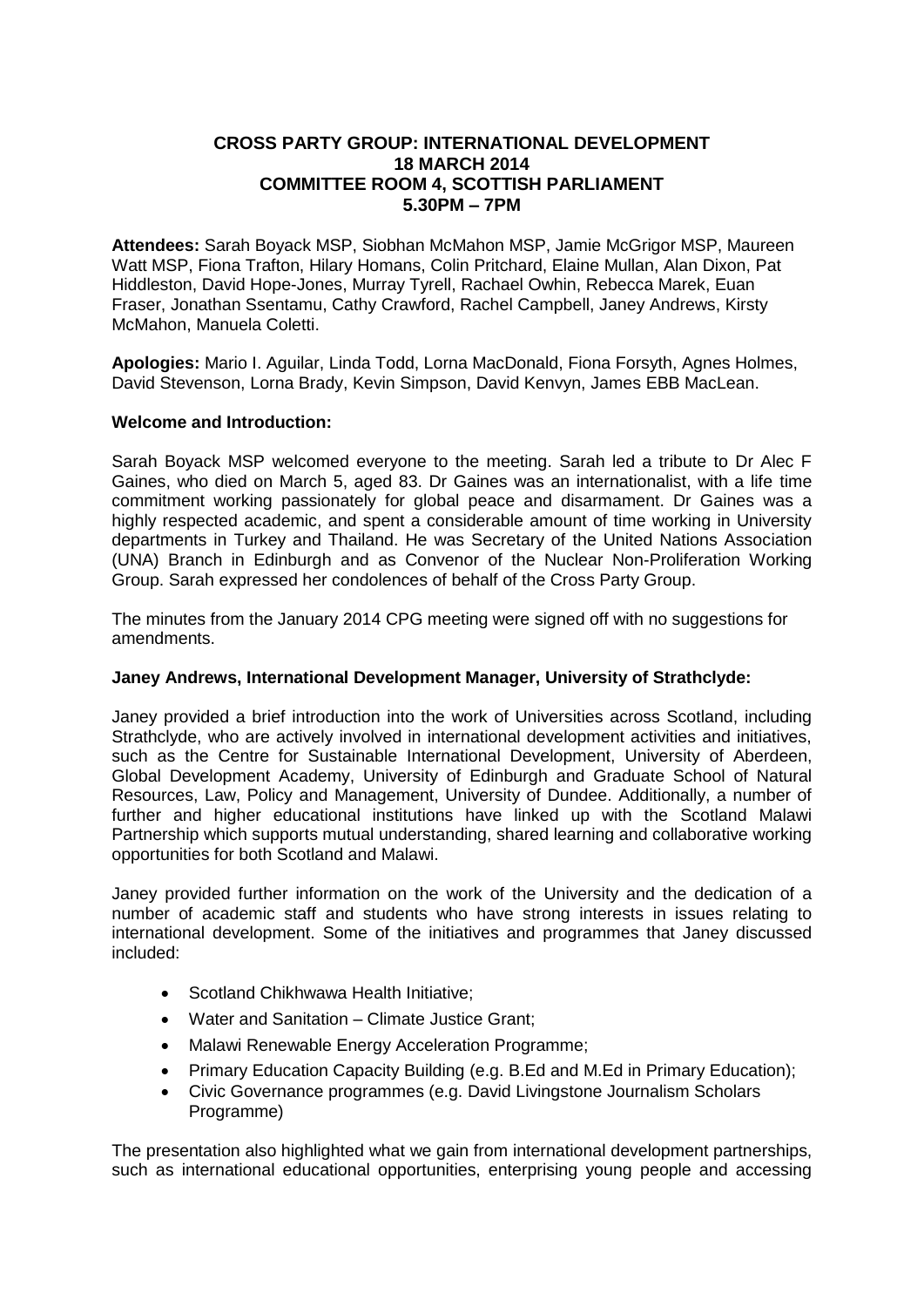international skills and research base. Janey concluded her presentation by highlighting the challenges of scale-up, including the role of multilateral donors, geographic spread, business engagement and Governance.

For further information on the Universities International Development Network please visit:

- http://www.strath.ac.uk/internationaldevelopment/

# **Kirsty McMahon, Client Manager, Challenges Worldwide:**

Kirsty opened her presentation by focusing on the pitfalls and challenges related to the concept of "volun-tourism". Kirsty highlighted some of the problems surrounding voluntourism, including:

- The provision of short term placements;
- Volunteers with a lack of cultural awareness and of the Region where they are placed;
- The needs of the volunteers being met, but not that of the wider community.

Kirsty gave the example of a large scale project, such as the construction of a building, has been rushed to meet the timescale of the volunteers, and structural issues occurred – including problems with wiring and the piping. There are also incidents across the world where individuals are unknowingly volunteering in "fake orphanages" which is a growing problem.

Challenges Worldwide recruit and train volunteers with professional skills and experience to work in developing countries, supporting the development of fair local economies which can help alleviate poverty.

Challenges Worldwide operate a structured and rigorous recruitment process for volunteers, and the stages include: Application, Selection, Interview, and Training.

The recruitment process is selective and comments such as "I want to help Africa" does not necessarily show an in-depth understanding of the issues surrounding volunteering and the responsibility of a volunteer in the developing world.

Kirsty highlighted some of the key aims and activities of Challenges Worldwide, including:

- Rigorous training programmes;
- Capacity Building for Enterprise;
- Help to generate income, sustainable economic growth and impact.

Kirsty concluded her presentation and explained that Challenges Worldwide have a new programme launched with DfID to provide business consulting opportunities for young British business students or business people in Ghana, Uganda and Zambia. They would work within an SME to assist in the development of their business model in order to achieve more sutainable growth for their future. UK volunteers would work in partnerships with local volunteers increasingly the employability for both and remove any over reliance on foreign assistance in the future. The programme, although it couldn't be named at the time has now launched. It is called ICS Entrepreneur.